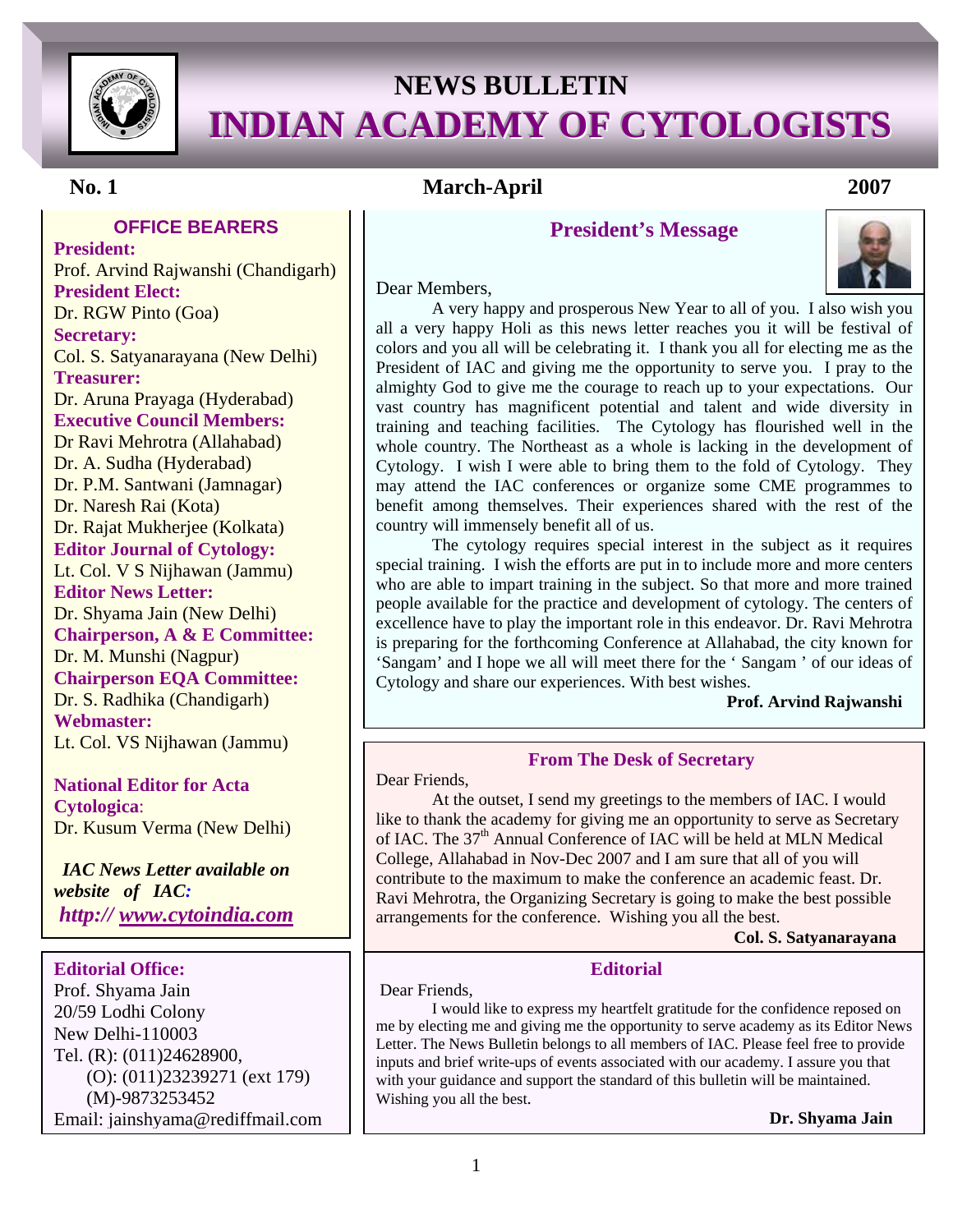### **Awardees for the year 2006**

**Nalini Bai Thakkar:** Dr. Deepa Goyal (Hyderabad) **Jwala Devi Award:** Gautam Upasana (Chandigarh) **Susheel Malhotra Award:** Not awarded **Bhasker Reddy Award:**  Not awarded **P N Wahi Academy oration & Cipla Award:** Dr. Raje Nijhawan (Chandigarh) **Ernest Fernandes Award:** Dr. Manjula Jain (Delhi) **Shirin Mehtaji (Academy Oration) Award:**  Dr. Ranjit Waghray (Canada) **IAC fellowship:** Dr. A Sudha (Hyderabad)

### **OBITUARY**



#### Dr. Sadashivaiah J Nagalotimath (20.7. 40 - 24.10.06)

 Dr. S. J. Nagalotimath was graduate & postgraduate of KMC Hubli. In 1970 he joined the Microbiology Department as HOD and then became HOD of Pathology in J N Medical College (Belgaon) and developed<br>the landmark pathology the landmark pathology museum. He organized IAC conference in Belgaon in 1990. He was a founder & presently Chairman of Indian College of Pathologists (ICP). He was conferred the Dr. BC Roy award in 1989.

 The IAC deeply mourns the sad demise of Dr. S. J. Nagalotimath

> **Dr. PV Patil (Belgaon) Dr. RGW Pinto (Goa)**

## **Highlights of 36th Annual Conference of IAC, RIMS,Ranchi, 2-5 Nov 2006**

 The conference was brilliantly organized by Dr. A K Verma, Dr. M K Rai with their enthusiastic & competent team of workers at Ranchi, in the scenic state of Jharkhund.

 The preconference workshop (i) was on, 'Cytology of Testis'moderated by Dr. Rajat Mukherji (Kolkata) and the preconference workshop (ii) was on, 'Cervical Cytology & Colposcopy ' moderated by Dr. Suresh Bhambhani (New Delhi) were quite informative. The preconference CME was on 'Cytology of Breast Lesions' moderated by Dr. M.K Rai (Ranchi) was informative and well organized. The symposium was on,' Ophthalmic Cytology' moderated by Dr. Naresh Rai (Kota) was also well attended. The Dr. P N Wahi Academy oration and Cipla Award delivered Dr. Raje Nijhawan (Chandigarh) was indeed an academic feast and was well appreciated. The Shirin Mehtaji Award and Oration was delivered by Dr. Ranjit Waghray (Canada). The Ernest Fernandes diagnostic slide seminar delivered by Dr. Manjula Jain (New Delhi) was excellent. The visiting International faculties were Dr. Ranjit Waghray (Canada) and Dr. Megha Joshi (USA). A large number of papers and posters were presented in free paper session and generated a lot of interest from audience. The General Body Meeting was attended by Dr. A. Mondal, Dr. RGW Pinto, Dr. A. Rajwanshi, Dr. A. Prayaga, Dr. A Sudha, Dr. RF Chinoy, Dr. S Roy, Dr. R. Mukherji, Dr.N. Rout, Dr. MK Rai, Dr. S. Mathur, Dr.VK Arora, Dr.M.Jain, Dr. S. Jain, Dr.US Dinesh, Dr. N. Gupta, Dr. M. Choudhary, Dr.R Mehrotra, Dr.CV Raghuvir, Dr.N Jayaram, Dr.M Balaram Nair, Dr DP Singh, Col S. Kakkar, Ms A. Dulhan, Dr.D. Prasoon, Lt Col VS Nijhawan, Dr.A Upreti, Dr. V. Mishra, Dr.R. Zope, Lt Col R. Bharadwaj, Col SS Gill, Dr.V. Satav, Dr.B. Rekhi, Dr.RM Mukhopadhyay, Dr.TBK Sinha, Dr.M Kaushal, Dr.NK Chaturvedi, Dr.S Goel, Mrs M Silke, Dr.Roop Singh, Dr.R Saxena, Dr.SK Tandon, Dr.PM Santwani, Dr.Subhash Gupta, Dr.N Rai, Col S. Satyanarayana.The conference was indeed a feast of academic, scientific, social and cultural interactions. The banquet was really enjoyable. Dr. Asitava Mondal (President) and Dr. RGW Pinto (Secretary) conducted the proceedings. The valedictory function was well attended.

 The delegates departed from Ranchi with a promise to meet again at Allahabad in Nov 2007.

### **Accreditation and Examination Committee**

Notice for National Examination for Cytotechnician & Cytotechnologist for 2007:

- 1. All the information is available on website http://www.cytoindia.com.Candidates can download the syllabus, eligibility criteria application form, from the website.
- 2. The dates of examination: 6th & 7th September 2007
- 3. Venue of examination: Dept of Pathology,Tata Memorial Hospital, Parel, Mumbai.
	- 4. Last date for receipt of applications form: 31st July 2007.
	- 5. **Contact Persons** :**1. Dr. Maitreyee Munshi**,Chairperson A&E Committee 35, Swapna Apartments,Shivaji Nagar, Nagpur - 44 00 10. Phone :R (0712) 2248060 6583328,Mobile :09822946499 e\_mail :maitreyeemunshi@yahoo.com

### **2. Dr. R. F. Chinoy,** Prof & Head, Dept of Pathology Tata Memorial Centre, Dr.Ernest Borges Road, Parel Mumbai- 400012

 Phone :022 - 4161413 (6 lines), Mobile: 09821242778 e-mail: roshchinoy@gmail.com

 **Dr. M. Munshi**  Chairperson A & E committee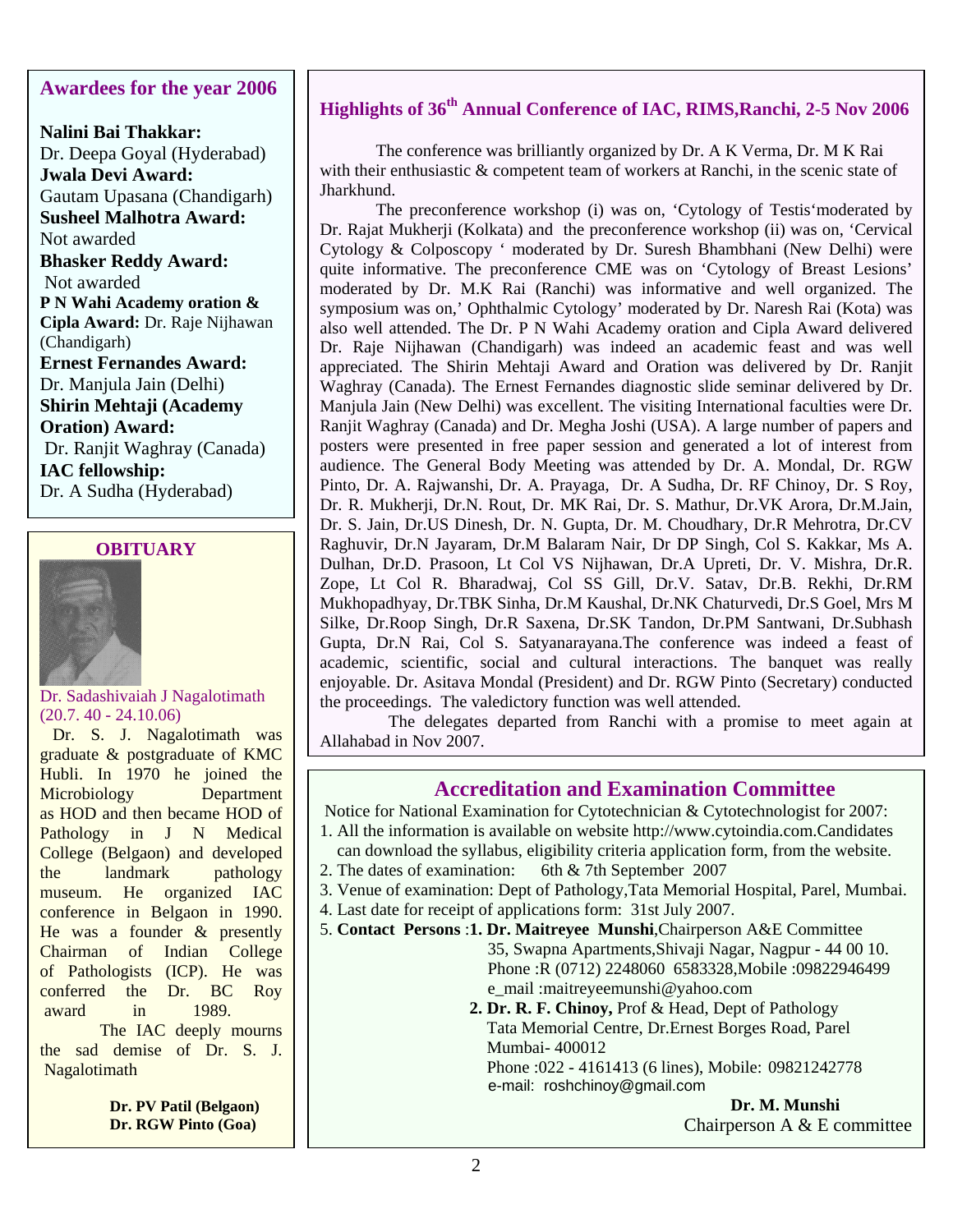### **Outgoing IAC Secretary**

I wish to thank all of you who helped me during my tenure of (2004-2006). The post of secretary involves a lot of responsibilities, working overtime meeting deadline dates and schedules. I enjoyed the work and gave in my best according to my abilities. I wish the next IAC secretary Col. S Satyanarayana all success. I wish IAC all success.

**Dr. RGW Pinto (Goa)**

#### **Satya Monga Award**

The award is for the best paper published in the field on immunocytochemistry

#### **Last date for entry**: 31.10.2007 **Regulations:**

- 1. Publication should be after 2004
- 2. Publication should be in Indexed medical journal / Journal of Cytology
- 3. Candidate must be the author / one of the coauthors of the article
- 4. Applicant should submit in writing permission from all Coauthors for entering the paper for award
- 5. Reprint of the article should be sent to the Secretary IAC:

 **Col. S Satyanarayana**  Dept of Pathology, Base Hospital, Delhi Cantt- 110010

### **A&E committee**

All the information regarding A&E committee that is accreditation criteria, application form for lab accreditation and examination, format for sending progress report etc. is also available on our website. http://www.cytoindia.com

 **Dr. M. Munshi** 

### **37th Annual Conference of Indian Academy of Cytologists CYTOCON 2007 (29 November-2 December 2007)**

**Conference Venue:** MLN Medical College, Allahabad, UP **Organizing Secretary:** Dr. Ravi Mehrotra, Associate Professor Pathology MLN Medical College, ALLAHABAD E-mail: cytocon2007@gmail.com

### **Conference Highlights:**

Pre conference Workshop (1) - Fluid and Effusion Cytology- Moderator-Dr. Ravi Mehrotra (Allahabad) Pre conference Workshop (2) - Viral Related Cervical Cytology Moderator- Dr. MM Kamal (Nagpur) Pre conference CME : Kidney & Adrenal Moderator- Dr. RGW Pinto (Goa) Symposium : Soft Tissue Tumours & Tumor like Lesions Moderator-Dr. Arvind Rajwanshi, Chandigarh Overseas speakers : Dr. S R Orell, Australia IAC Academy Oration Award : Dr. De May RM, Chicago **IMPORTANT DATES:**  Early Registration :  $1<sup>st</sup>$  June 2007  $\lambda$ bstract :  $15^{\text{th}}$  July 2007 Final Registration : 1<sup>st</sup> August 2007<br>Accommodation : 1<sup>st</sup> August 2007 Accommodation

### **Nomination for election of IAC office bearers**

Nominations on plain typed sheets are invited in the format given below for the following posts with Bio data, and sent to the Secretary IAC. **Posts:** 

**1. President Elect**: 1 post (One year tenure) –

Eligibility criteria:

 i) President elect should be an active member of IAC for 10 years with no dues. Also served as an executive member for at least one term of 3 years.

- ii) Should have attended three/ more GBM in the last 5 years.
- **2. Executive Committee Members:** 5 posts (3 years tenure) Eligibility criteria:

i) Should be an active member of IAC for 5 years with no dues.

ii) Should have attended three or more GBM in the last 5 years.

### **Time Table for IAC election**

| Receipt of nominations                                                           | : 15.07.2007 |  |
|----------------------------------------------------------------------------------|--------------|--|
| Information to contestants for the same post by / before                         | : 31.07.2007 |  |
| Withdrawal of nomination                                                         | : 14.08.2007 |  |
| Dispatch of ballot papers on / before                                            | : 01.09.2007 |  |
| Return of ballot papers by                                                       | : 15.10.2007 |  |
| Scrutiny and counting                                                            | : 20.10.2007 |  |
| Declaration of results:<br>General body meeting or executive meeting             |              |  |
| during the 37 <sup>th</sup> Annual Conference of IAC at Allahabad, November 2007 |              |  |
|                                                                                  |              |  |